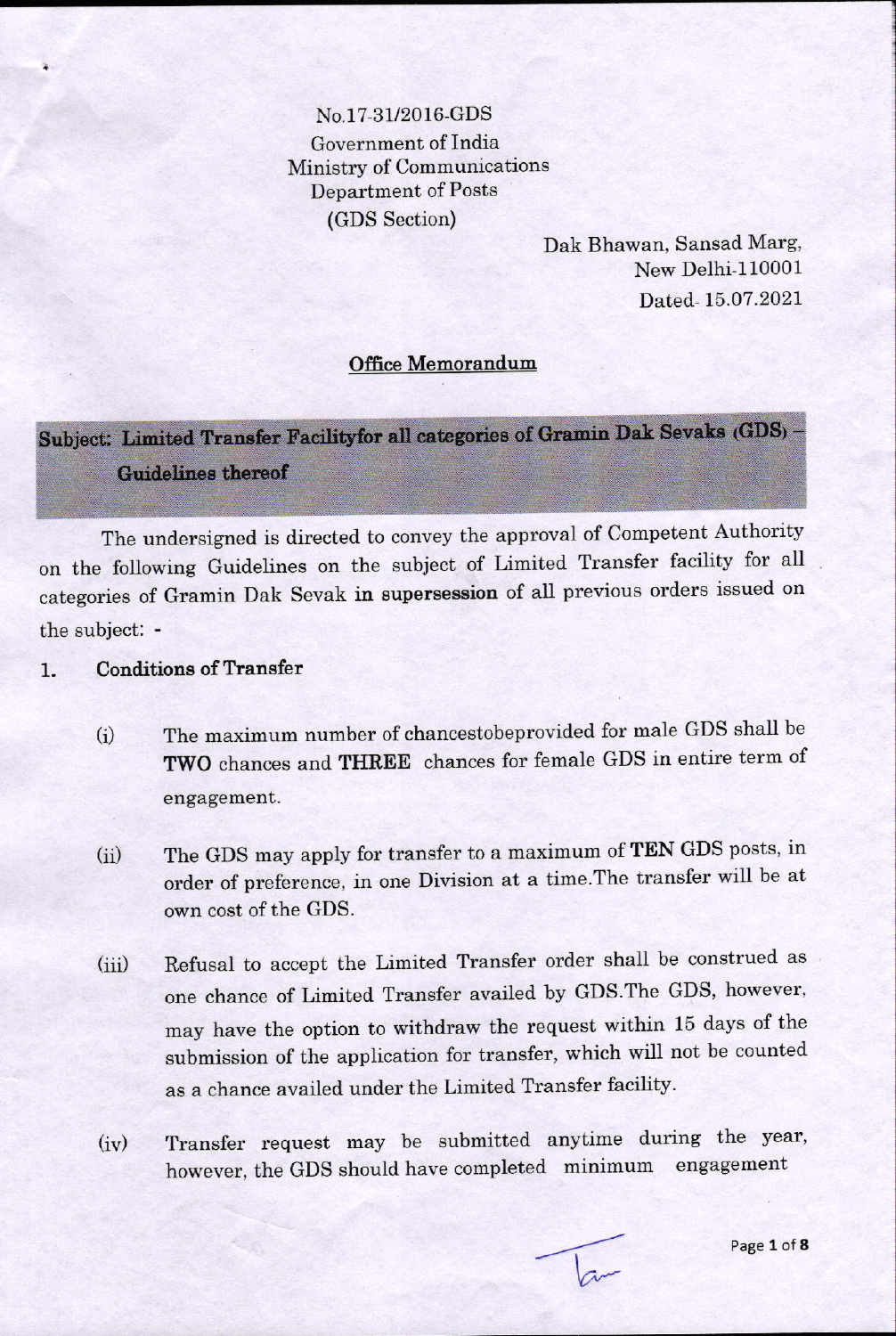period of **ONE** year from the date of regular engagement on GDS Post on the date of transfer request.

- $(v)$ Mutual Exchange transfer facilityshall be available to all GDS on completion of ONE year engagement period. Mutual exchange cases can be done immediately on receipt of application subject to fulfilment of eligibility conditions.
- (vi) The transfer order shall take effect after all verification formalities viz Caste, Education and Police verification report etc. have been completed.
- (vii) Transferrequest of GDS who are under put offduty or against whom any disciplinary action, Police case or Court case is pending will not be entertained.
- (viii) Past engagementperiod will be counted for assessing the eligibility for appearing in departmental examination as well as for annual increment. GDS will not have any claim to go back to the previous engagement/recruitment Unit/Division. However, this would not act as a bar for applying to that old post/old unit under the provisions of this OM.
- $(ix)$  When a GDS is transferred at his/her own request and the transfer is approved by the competent authority, she/he will rank junior in the seniority list of the new unit, to ali the GDS of that unit who exist in the seniority list on the date on which hershe joins the new unit, except in case of transfer within the same engagement/recruitment Sub Division/Unit /Division.